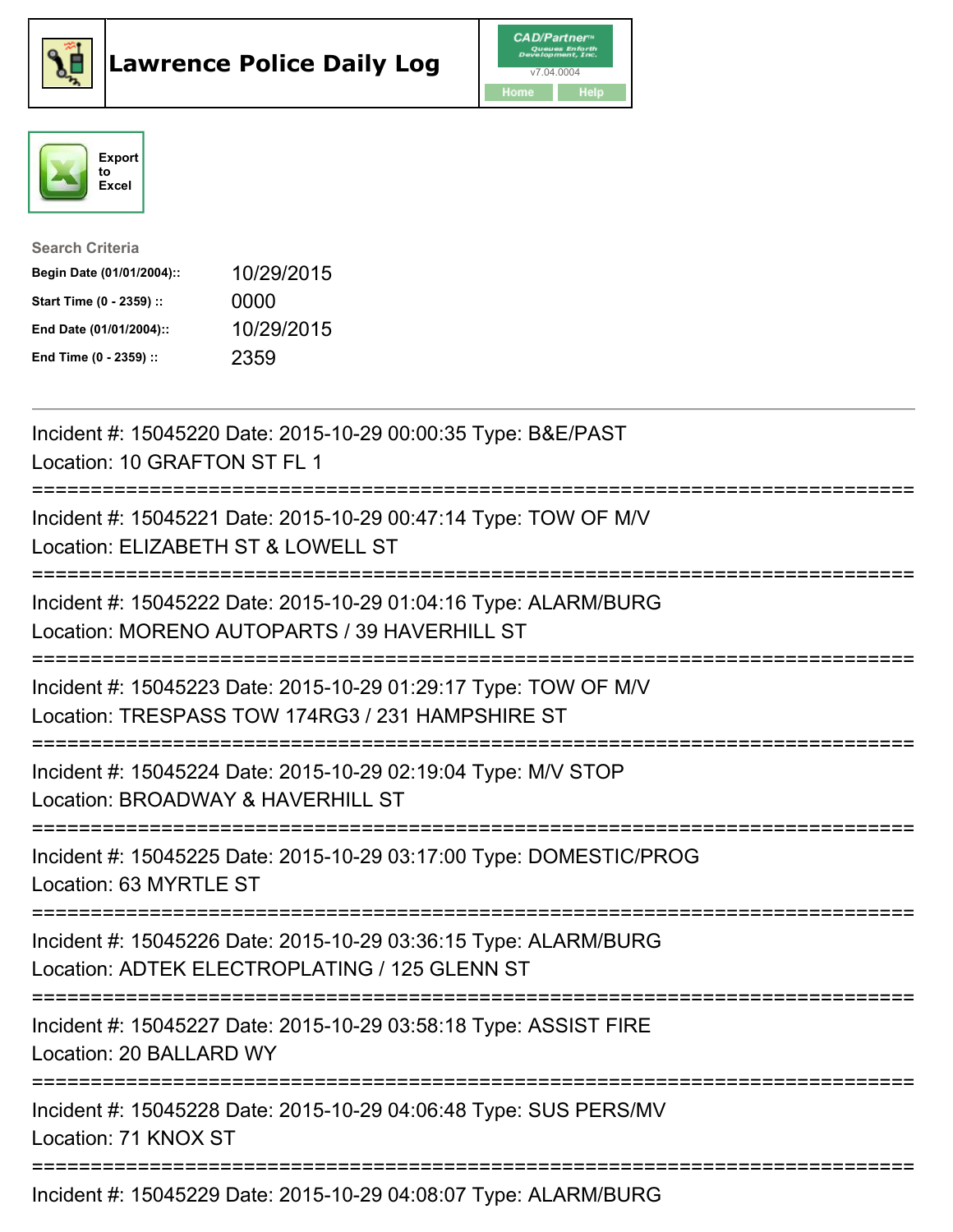| Location: BROTHERS PIZZA / 145 LAWRENCE ST                                                                                                 |
|--------------------------------------------------------------------------------------------------------------------------------------------|
| Incident #: 15045230 Date: 2015-10-29 04:21:41 Type: ALARM/BURG<br>Location: ADVANCED AUTO PARTS / 183 BROADWAY<br>======================= |
| Incident #: 15045231 Date: 2015-10-29 05:01:31 Type: MEDIC SUPPORT<br>Location: 28 SUMMER ST FL 3                                          |
| Incident #: 15045232 Date: 2015-10-29 05:06:56 Type: MEDIC SUPPORT<br>Location: 110 RIVER POINTE WY                                        |
| Incident #: 15045233 Date: 2015-10-29 05:16:00 Type: ALARMS<br>Location: EBLEN STORE / 490 ESSEX ST                                        |
| Incident #: 15045234 Date: 2015-10-29 05:52:28 Type: STOL/MV/PAS<br>Location: 64 OSGOOD ST                                                 |
| Incident #: 15045235 Date: 2015-10-29 06:12:32 Type: CK WELL BEING<br>Location: 81 CROSS ST                                                |
| Incident #: 15045236 Date: 2015-10-29 06:39:17 Type: STOL/MV/PAS<br>Location: 3 WASHINGTON ST                                              |
| Incident #: 15045237 Date: 2015-10-29 07:00:15 Type: PARK & WALK<br>Location: BROADWAY                                                     |
| Incident #: 15045238 Date: 2015-10-29 07:18:22 Type: AUTO ACC/NO PI<br>Location: 63 BUTLER ST                                              |
| Incident #: 15045239 Date: 2015-10-29 07:22:08 Type: GENERAL SERV<br>Location: 145 BROOK ST                                                |
| Incident #: 15045240 Date: 2015-10-29 07:35:33 Type: CLOSE STREET<br>Location: JACKSON FROM PARK TO BERKELEY / JACKSON ST                  |
| Incident #: 15045242 Date: 2015-10-29 07:37:08 Type: MAL DAMAGE<br>Location: 112 MARSTON ST                                                |
| Incident #: 15045241 Date: 2015-10-29 07:38:28 Type: AUTO ACC/NO PI<br>Location: PARTHUM SCHOOL / 255 E HAVERHILL ST                       |
| Incident #: 15045243 Date: 2015-10-29 07:41:49 Type: SUS PERS/MV                                                                           |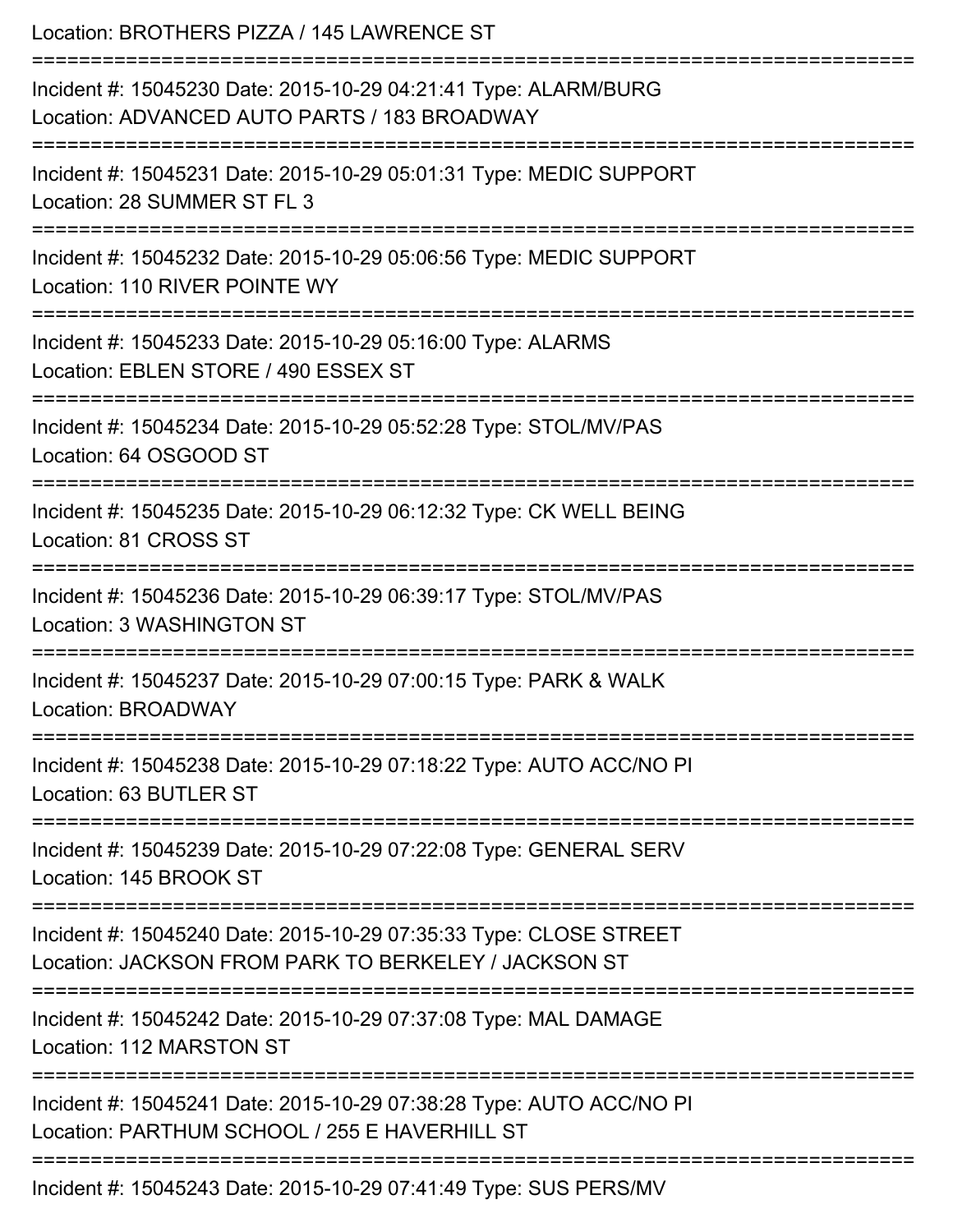| Incident #: 15045244 Date: 2015-10-29 07:45:39 Type: M/V STOP<br><b>Location: 265 MERRIMACK ST</b>           |
|--------------------------------------------------------------------------------------------------------------|
| Incident #: 15045245 Date: 2015-10-29 07:50:44 Type: M/V STOP<br>Location: 265 MERRIMACK ST                  |
| Incident #: 15045246 Date: 2015-10-29 07:55:47 Type: ALARM/BURG<br>Location: 60 ISLAND ST FL 1               |
| Incident #: 15045247 Date: 2015-10-29 08:14:38 Type: SUS PERS/MV<br>Location: 20 KNOX ST                     |
| Incident #: 15045248 Date: 2015-10-29 08:17:53 Type: MAL DAMAGE<br>Location: 219 E HAVERHILL ST              |
| Incident #: 15045250 Date: 2015-10-29 08:18:58 Type: STOL/MV/PAS<br>Location: 22 CHARDON ST                  |
| Incident #: 15045249 Date: 2015-10-29 08:20:29 Type: AUTO ACC/NO PI<br>Location: S UNION ST & SALEM ST       |
| Incident #: 15045251 Date: 2015-10-29 08:29:29 Type: ALARMS<br>Location: MEJIA RESIDENCE / 256 ESSEX ST #202 |
| Incident #: 15045252 Date: 2015-10-29 08:39:43 Type: MEDIC SUPPORT<br>Location: 22 SOUTH ST                  |
| Incident #: 15045253 Date: 2015-10-29 08:48:15 Type: MEDIC SUPPORT<br>Location: 14 MT VERNON CIR             |
| Incident #: 15045254 Date: 2015-10-29 08:50:27 Type: DISTURBANCE<br>Location: 71 CENTRE ST                   |
| Incident #: 15045255 Date: 2015-10-29 09:05:17 Type: SUS PERS/MV<br>Location: 145 ESSEX ST                   |
| Incident #: 15045256 Date: 2015-10-29 09:08:41 Type: MISSING PERS<br>Location: 280 MERRIMACK ST              |
| Incident #: 15045257 Date: 2015-10-29 09:15:20 Type: LIC PLATE STO                                           |

Location: 70 NESMITH ST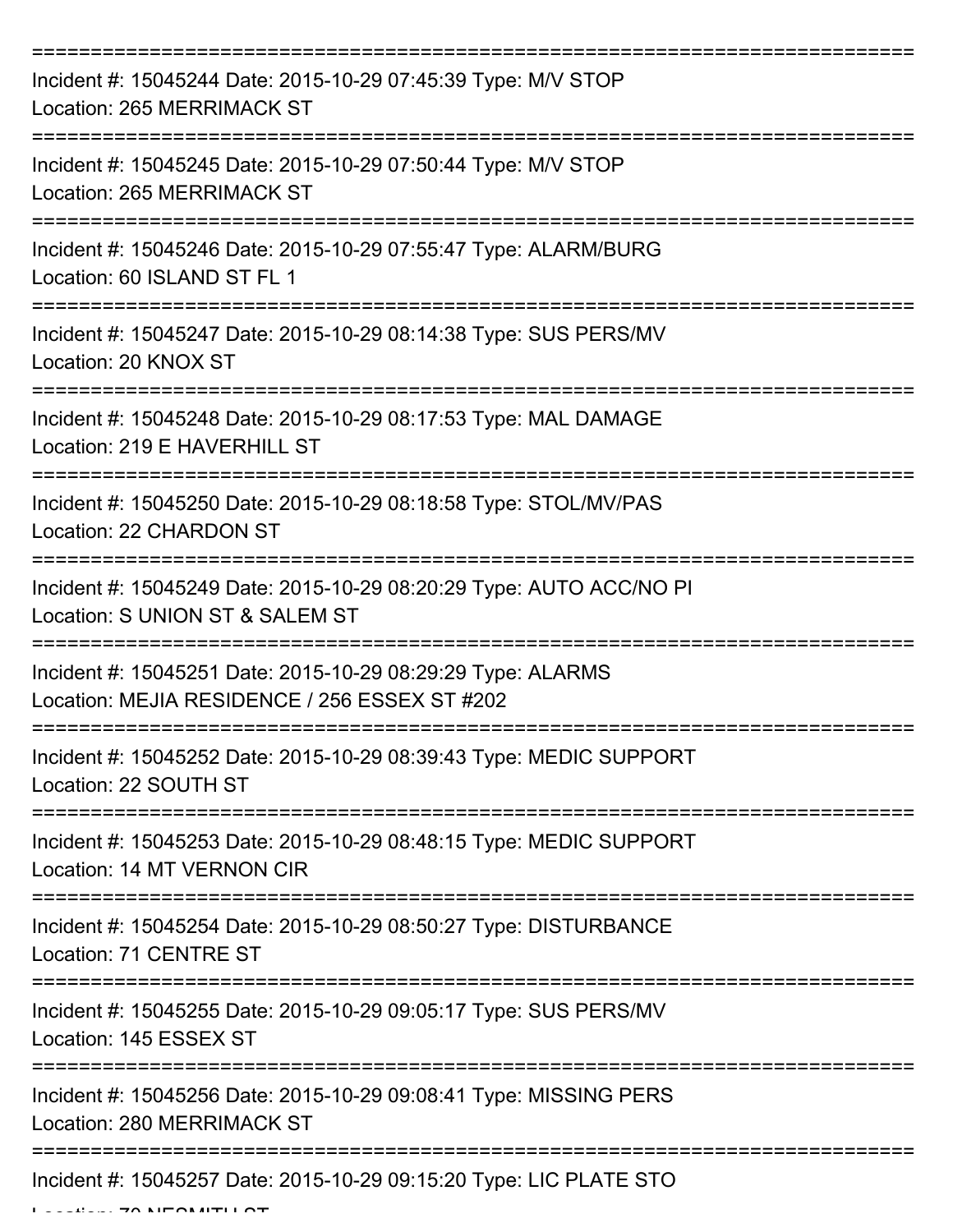| Incident #: 15045259 Date: 2015-10-29 09:29:05 Type: 209A/SERVE<br>Location: LAWRENCE HIGH SCHOOL / 70 N PARISH RD      |
|-------------------------------------------------------------------------------------------------------------------------|
| Incident #: 15045258 Date: 2015-10-29 09:29:06 Type: HIT & RUN PED<br>Location: AMESBURY ST & ESSEX ST                  |
| Incident #: 15045260 Date: 2015-10-29 09:43:48 Type: SUS PERS/MV<br>Location: 205 BROADWAY                              |
| Incident #: 15045261 Date: 2015-10-29 09:45:46 Type: SUS PERS/MV<br>Location: 92 BERNARD AV                             |
| Incident #: 15045262 Date: 2015-10-29 09:53:19 Type: SUS PERS/MV<br>Location: 157 BERNARD AV                            |
| Incident #: 15045263 Date: 2015-10-29 10:00:15 Type: M/V STOP<br>Location: VIP AUTO PARTS / 98 WINTHROP AV              |
| Incident #: 15045264 Date: 2015-10-29 10:09:25 Type: SUS PERS/MV<br>Location: FORDHAM RD & RIVERSIDE DR                 |
| Incident #: 15045265 Date: 2015-10-29 10:11:35 Type: SUS PERS/MV<br>Location: BENNINGTON ST & ERVING AV                 |
| Incident #: 15045266 Date: 2015-10-29 10:14:55 Type: INVEST CONT<br>Location: 490 ESSEX ST                              |
| ====================<br>Incident #: 15045267 Date: 2015-10-29 10:16:17 Type: TOW/REPOSSED<br>Location: 112 MARSTON ST   |
| Incident #: 15045268 Date: 2015-10-29 10:21:17 Type: M/V STOP<br>Location: APPLETON WY & COMMON ST                      |
| Incident #: 15045269 Date: 2015-10-29 11:00:52 Type: PARK & WALK<br>Location: BRADFORD ST & BROADWAY                    |
| Incident #: 15045270 Date: 2015-10-29 11:09:03 Type: AUTO ACC/NO PI<br>Location: WINTHROP AV                            |
| Incident #: 15045271 Date: 2015-10-29 11:14:15 Type: B&E/MV/PAST<br>I occion: HOI IDAV INNI EYDDECC / ?? A WINITHDOD AV |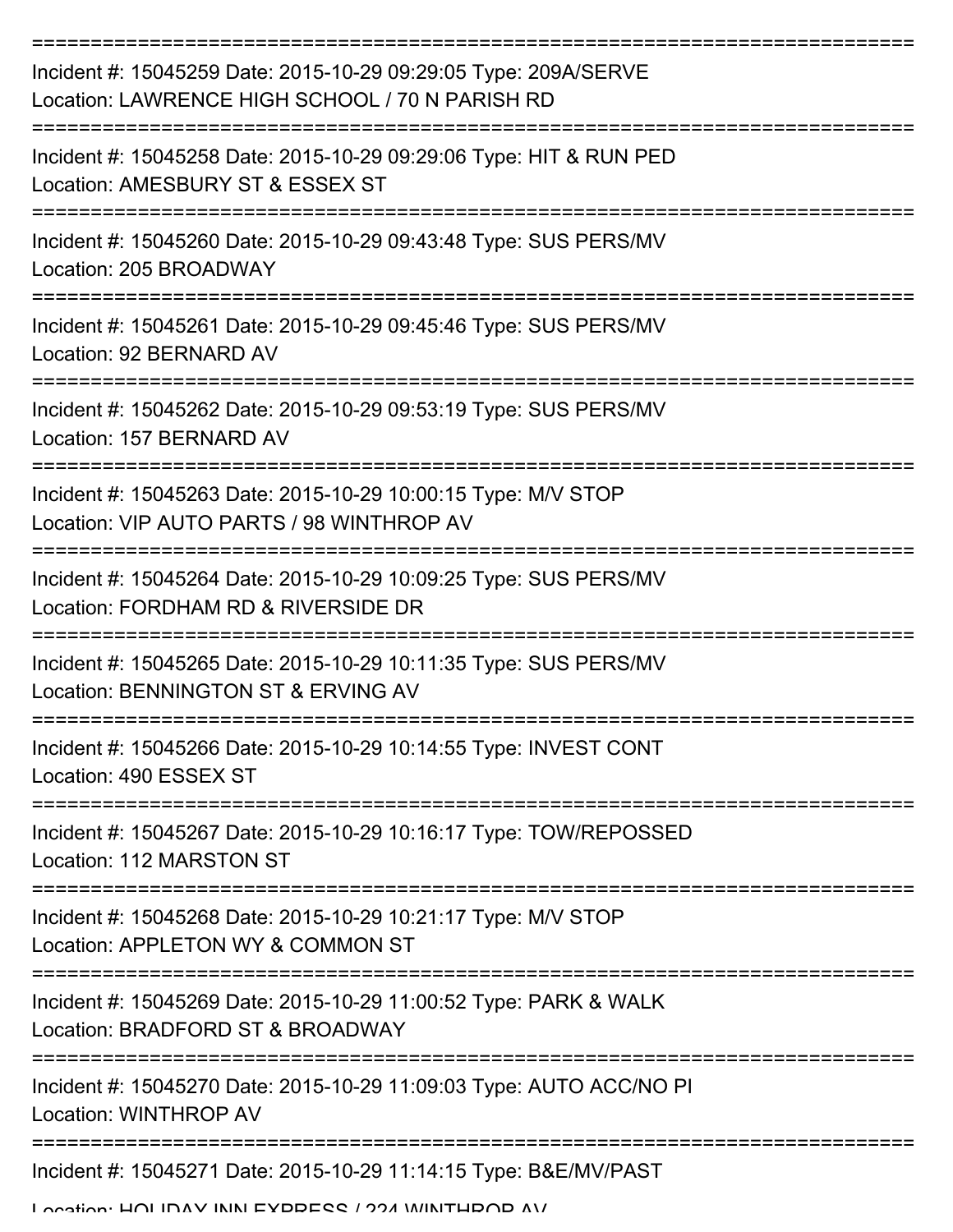| Incident #: 15045272 Date: 2015-10-29 11:17:08 Type: M/V STOP<br>Location: 90 CROSS ST                                     |
|----------------------------------------------------------------------------------------------------------------------------|
| Incident #: 15045273 Date: 2015-10-29 11:24:59 Type: M/V STOP<br>Location: BROADWAY & HAVERHILL ST                         |
| Incident #: 15045274 Date: 2015-10-29 11:27:44 Type: LOST PROPERTY<br>Location: BROADWAY & ESSEX ST                        |
| Incident #: 15045275 Date: 2015-10-29 11:41:15 Type: SUS PERS/MV<br>Location: SAM'S FOOD STORE / 389 BROADWAY              |
| Incident #: 15045276 Date: 2015-10-29 11:45:40 Type: HIT & RUN M/V<br>Location: 490 HAMPSHIRE ST                           |
| Incident #: 15045277 Date: 2015-10-29 11:56:14 Type: SUS PERS/MV<br>Location: 211 MERRIMACK ST                             |
| Incident #: 15045278 Date: 2015-10-29 11:59:38 Type: B&E/MV/PROG<br><b>Location: 5 FRANKLIN ST</b>                         |
| Incident #: 15045279 Date: 2015-10-29 12:02:57 Type: PARK & WALK<br>Location: BRADFORD ST & BROADWAY                       |
| Incident #: 15045280 Date: 2015-10-29 12:07:34 Type: MV/BLOCKING<br>Location: GREATER LAWRENCE FAMILY HEALTH / 150 PARK ST |
| Incident #: 15045281 Date: 2015-10-29 12:09:57 Type: TRESPASSING<br>Location: CVS PHARMACY / 266 BROADWAY                  |
| Incident #: 15045282 Date: 2015-10-29 12:13:30 Type: M/V STOP<br>Location: 91 EVERETT ST                                   |
| Incident #: 15045283 Date: 2015-10-29 12:29:01 Type: TOW OF M/V<br>Location: APPLETON ST & METHUEN ST                      |
| Incident #: 15045284 Date: 2015-10-29 12:35:38 Type: SUS PERS/MV<br>Location: 50 BROADWAY                                  |
| Incident #: 15045285 Date: 2015-10-29 12:35:56 Type: M/V STOP<br>Location: 98 EVERETT ST                                   |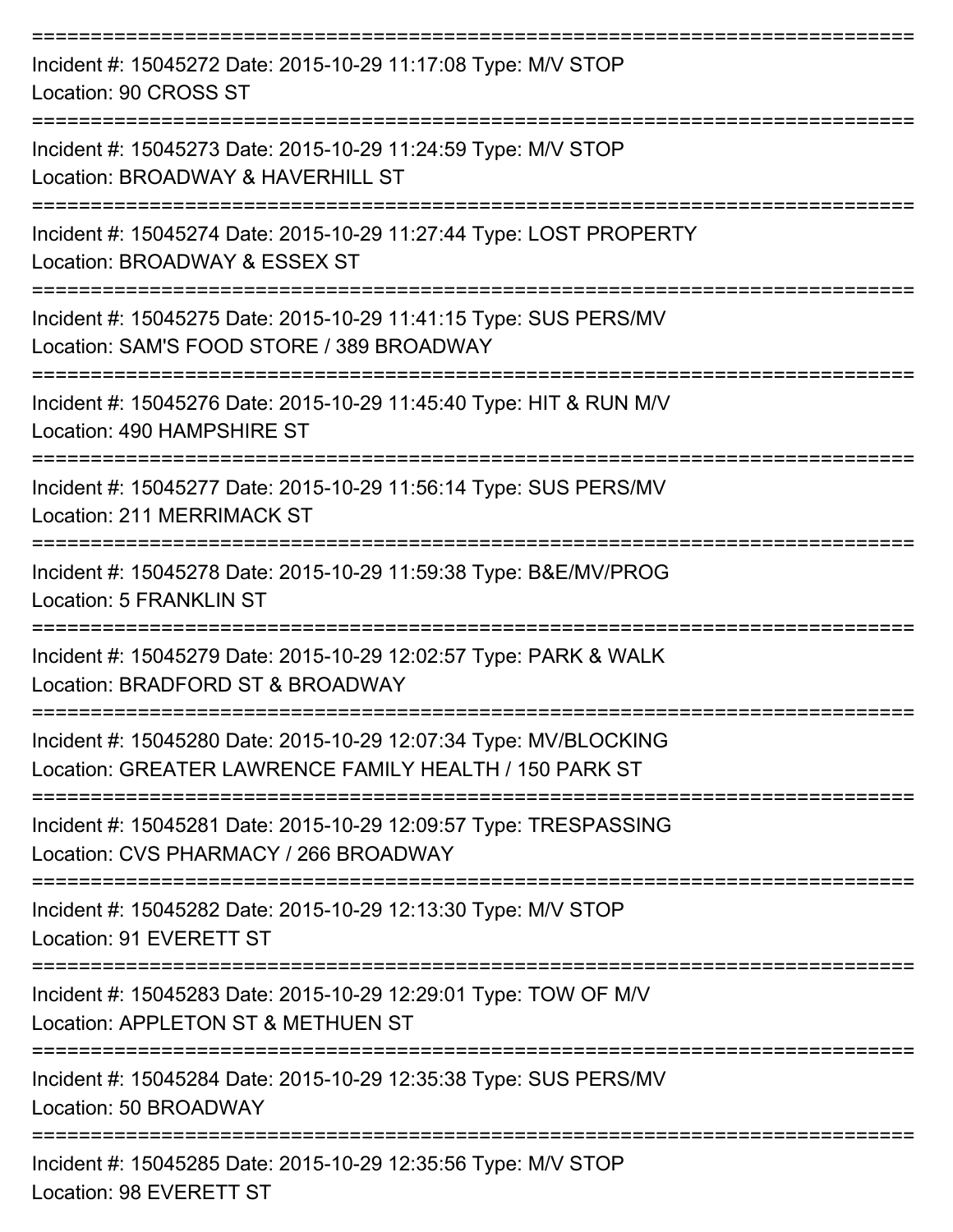| Incident #: 15045286 Date: 2015-10-29 12:41:27 Type: SUS PERS/MV<br>Location: BROADWAY & WATER ST                             |
|-------------------------------------------------------------------------------------------------------------------------------|
| Incident #: 15045287 Date: 2015-10-29 12:42:38 Type: GENERAL SERV<br>Location: 9 S CANAL ST                                   |
| Incident #: 15045288 Date: 2015-10-29 12:44:02 Type: DISTURBANCE<br>Location: PARTHUM SCHOOL / 255 E HAVERHILL ST             |
| =====================<br>Incident #: 15045290 Date: 2015-10-29 12:44:45 Type: STOL/MV/PAS<br>Location: 83 WEST ST             |
| Incident #: 15045289 Date: 2015-10-29 12:46:00 Type: RECOV/STOL/MV<br>Location: 157 BERNARD AV                                |
| Incident #: 15045291 Date: 2015-10-29 12:46:34 Type: M/V STOP<br>Location: COMMON ST & HAMPSHIRE ST                           |
| =====================<br>Incident #: 15045292 Date: 2015-10-29 12:49:10 Type: M/V STOP<br>Location: AUBURN ST & BENNINGTON ST |
| Incident #: 15045293 Date: 2015-10-29 12:51:23 Type: CK WELL BEING<br>Location: 75 FARNHAM ST                                 |
| Incident #: 15045294 Date: 2015-10-29 12:52:29 Type: FRAUD<br>Location: 10 ORCHARD ST                                         |
| Incident #: 15045295 Date: 2015-10-29 12:55:39 Type: ALARMS<br>Location: 4 RIVERVIEW PL                                       |
| Incident #: 15045296 Date: 2015-10-29 13:02:12 Type: KEEP PEACE<br>Location: 6 POWERS ST                                      |
| Incident #: 15045298 Date: 2015-10-29 13:04:08 Type: UNKNOWN PROB<br>Location: LAWRENCE ST & SUNSET AV                        |
| Incident #: 15045297 Date: 2015-10-29 13:04:23 Type: HIT & RUN M/V<br>Location: 43 MAY ST                                     |
| Incident #: 15045301 Date: 2015-10-29 13:10:22 Type: RECOV/STOL/MV<br>Location: 129 BOXFORD ST                                |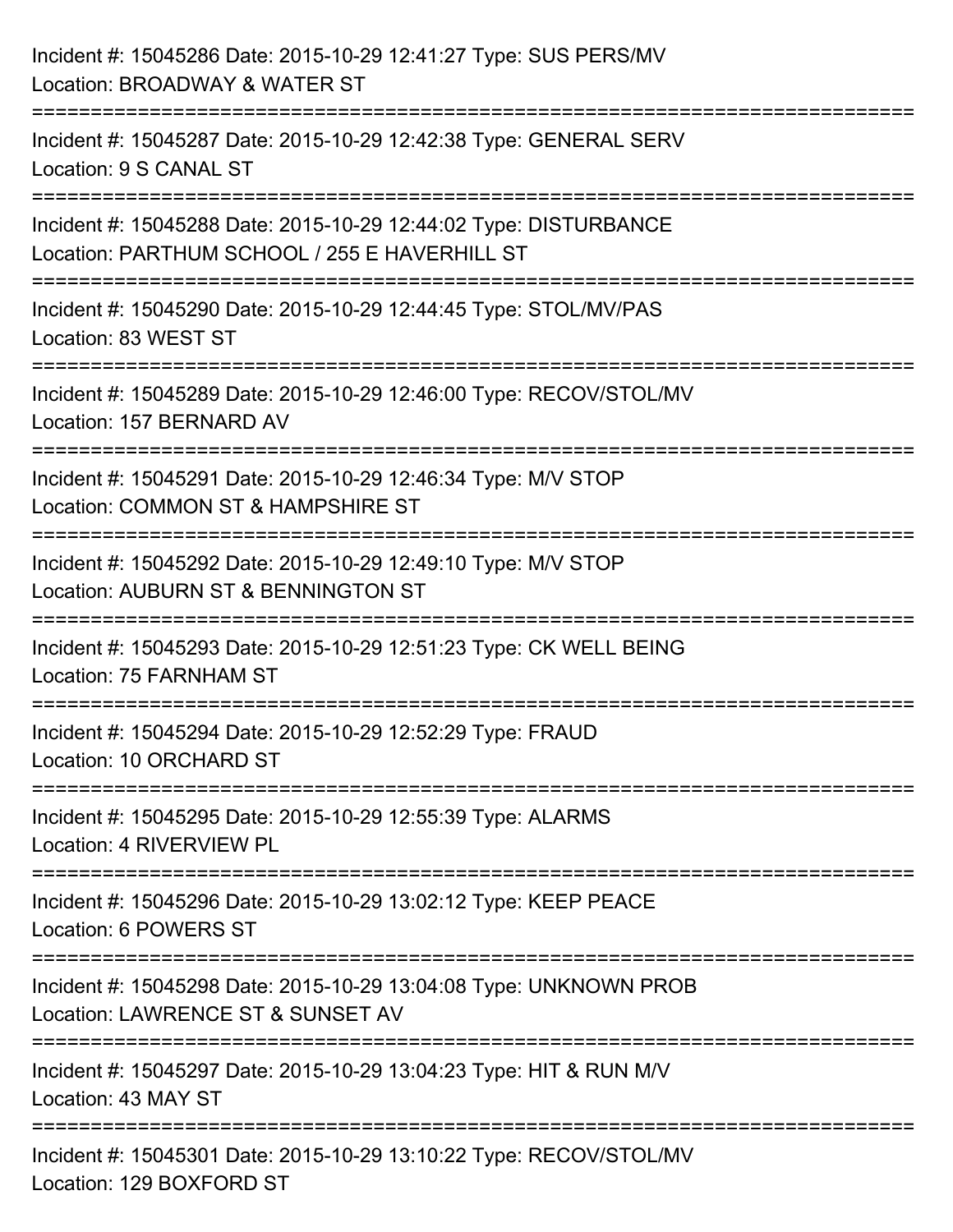| Incident #: 15045299 Date: 2015-10-29 13:10:34 Type: PARK & WALK<br>Location: BRADFORD ST & BROADWAY                                   |
|----------------------------------------------------------------------------------------------------------------------------------------|
| Incident #: 15045300 Date: 2015-10-29 13:13:24 Type: PARK & WALK<br><b>Location: WEST ST</b>                                           |
| Incident #: 15045302 Date: 2015-10-29 13:17:51 Type: DISTURBANCE<br>Location: 8 GRAFTON ST                                             |
| Incident #: 15045303 Date: 2015-10-29 13:22:47 Type: AUTO ACC/NO PI<br>Location: ANDOVER ST & S UNION ST                               |
| Incident #: 15045304 Date: 2015-10-29 13:41:19 Type: A&B PAST<br>Location: 1 BEACONSFIELD ST                                           |
| Incident #: 15045305 Date: 2015-10-29 13:53:14 Type: SUS PERS/MV<br>Location: 345 HAVERHILL ST                                         |
| Incident #: 15045306 Date: 2015-10-29 14:05:15 Type: M/V STOP<br>Location: AMESBURY ST & LEBANON ST                                    |
| Incident #: 15045308 Date: 2015-10-29 14:28:08 Type: HIT & RUN M/V<br>Location: 265 HOWARD ST                                          |
| Incident #: 15045307 Date: 2015-10-29 14:28:49 Type: M/V STOP<br>Location: HAVERHILL ST & NEWBURY ST                                   |
| Incident #: 15045309 Date: 2015-10-29 14:29:07 Type: INVEST CONT<br>Location: 90 LOWELL ST                                             |
| ------------------------------<br>Incident #: 15045310 Date: 2015-10-29 14:42:36 Type: SUS PERS/MV<br>Location: LAWRENCE ST & MAPLE ST |
| Incident #: 15045311 Date: 2015-10-29 14:45:17 Type: TOW OF M/V<br>Location: APPLETON ST & ESSEX ST                                    |
| Incident #: 15045312 Date: 2015-10-29 14:50:52 Type: ALARM/BURG<br>Location: 46 STATE ST                                               |
| Incident #: 15045313 Date: 2015-10-29 14:55:37 Type: TOW OF M/V<br>Location: APPLETON ST & METHUEN ST                                  |

===========================================================================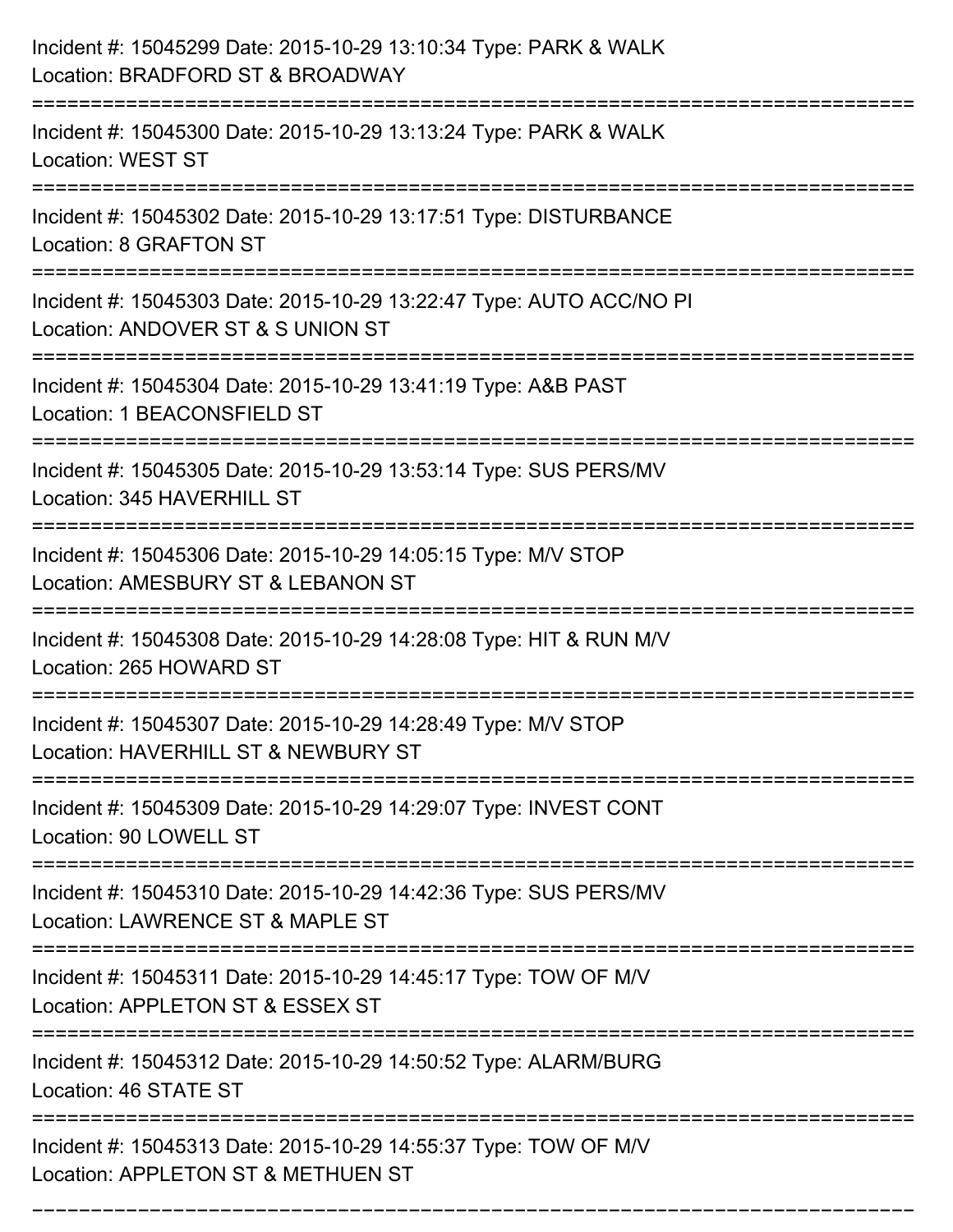| Incident #: 15045315 Date: 2015-10-29 15:01:01 Type: SUS PERS/MV<br>Location: HAVERHILL ST & JACKSON ST                                                      |
|--------------------------------------------------------------------------------------------------------------------------------------------------------------|
| Incident #: 15045314 Date: 2015-10-29 15:02:11 Type: SUS PERS/MV<br>Location: 99 BRADFORD ST                                                                 |
| Incident #: 15045316 Date: 2015-10-29 15:04:56 Type: SHOTS FIRED<br><b>Location: PACKARD ST</b>                                                              |
| Incident #: 15045317 Date: 2015-10-29 15:32:33 Type: DISTURBANCE<br>Location: 43 HANCOCK ST                                                                  |
| Incident #: 15045318 Date: 2015-10-29 15:51:53 Type: SUS PERS/MV<br><b>Location: LAWRENCE ST</b><br>-----------------------<br>----------------------------- |
| Incident #: 15045319 Date: 2015-10-29 16:01:01 Type: SUS PERS/MV<br>Location: BRADFORD ST & BROADWAY                                                         |
| Incident #: 15045320 Date: 2015-10-29 16:06:15 Type: AUTO ACC/UNK PI<br>Location: E HAVERHILL ST & FERRY ST<br>=============                                 |
| Incident #: 15045321 Date: 2015-10-29 16:09:29 Type: DISTURBANCE<br>Location: WENDY'S / 99 WINTHROP AV                                                       |
| Incident #: 15045322 Date: 2015-10-29 16:19:32 Type: DRUG OVERDOSE<br>Location: 414 COMMON ST                                                                |
| Incident #: 15045323 Date: 2015-10-29 16:33:04 Type: LARCENY/PAST<br>Location: 134 WEST ST                                                                   |
| Incident #: 15045324 Date: 2015-10-29 16:40:09 Type: RECOV/STOL/MV<br>Location: 10 GRAFTON ST                                                                |
| Incident #: 15045325 Date: 2015-10-29 16:43:32 Type: ANIMAL COMPL<br>Location: 48 DUNSTABLE ST                                                               |
| Incident #: 15045326 Date: 2015-10-29 16:51:56 Type: MEDIC SUPPORT<br>Location: 47 N PARISH RD                                                               |
| Incident #: 15045327 Date: 2015-10-29 16:59:40 Type: LOUD NOISE<br>Location: 26 STEINER ST                                                                   |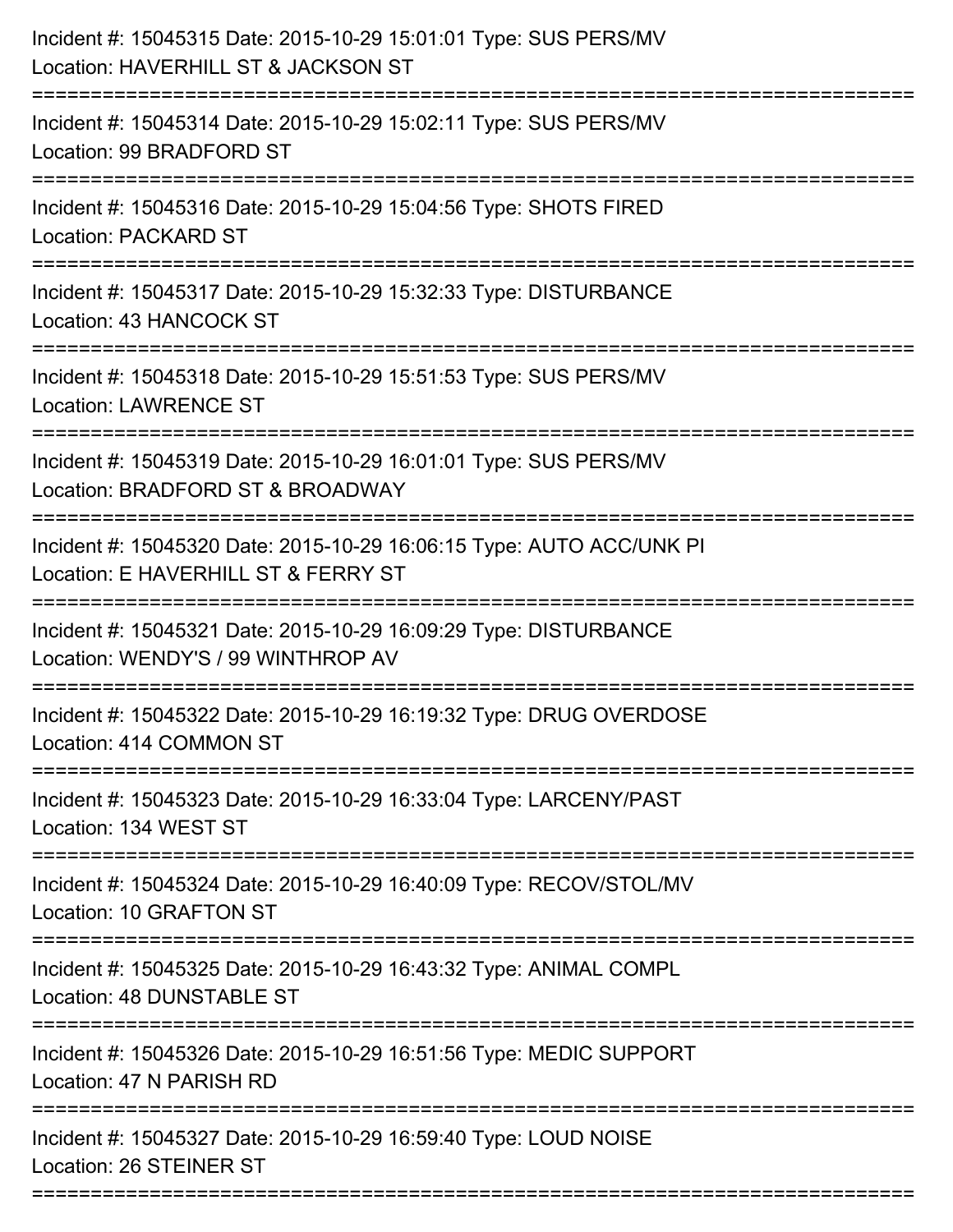| Location: FALLS BRIDGE / null                                                                                         |
|-----------------------------------------------------------------------------------------------------------------------|
| Incident #: 15045330 Date: 2015-10-29 17:09:07 Type: LARCENY/PAST<br>Location: 51 KENT ST                             |
| Incident #: 15045331 Date: 2015-10-29 17:16:23 Type: DISTURBANCE<br>Location: BRUCKMANS FEED / 179 S BROADWAY         |
| Incident #: 15045329 Date: 2015-10-29 17:16:49 Type: ANIMAL COMPL<br><b>Location: 2 FLORENCE ST</b>                   |
| Incident #: 15045332 Date: 2015-10-29 17:20:30 Type: DISTURBANCE<br>Location: 3 W KENNETH ST                          |
| Incident #: 15045333 Date: 2015-10-29 17:25:41 Type: UNKNOWN PROB<br>Location: BERKELEY ST & JACKSON ST               |
| Incident #: 15045334 Date: 2015-10-29 17:27:01 Type: AUTO ACC/PI<br>Location: CHESTER ST & CLIFTON ST                 |
| Incident #: 15045335 Date: 2015-10-29 17:29:17 Type: ALARM/BURG<br>Location: BRODIE INDUSTRIAL TRUCKS / 10 BALLARD RD |
| Incident #: 15045336 Date: 2015-10-29 17:29:51 Type: DOMESTIC/PROG<br>Location: 35 ROBINSON CT                        |
| Incident #: 15045337 Date: 2015-10-29 17:30:35 Type: NOTIFICATION<br>Location: 22 GORHAM ST                           |
| Incident #: 15045339 Date: 2015-10-29 17:35:56 Type: GUN CALL<br>Location: BROOKFIELD ST & EASTON ST                  |
| Incident #: 15045338 Date: 2015-10-29 17:36:41 Type: 209A/SERVE<br>Location: 2 HAMLET ST                              |
| Incident #: 15045340 Date: 2015-10-29 17:47:45 Type: M/V STOP<br>Location: APPLETON ST & METHUEN ST                   |
| Incident #: 15045342 Date: 2015-10-29 17:50:27 Type: LOST PROPERTY<br>Location: 33 FITZ ST                            |
|                                                                                                                       |

Incident #: 15045341 Date: 2015 10 29 17:51:04 Type: MEDIC SUPPORT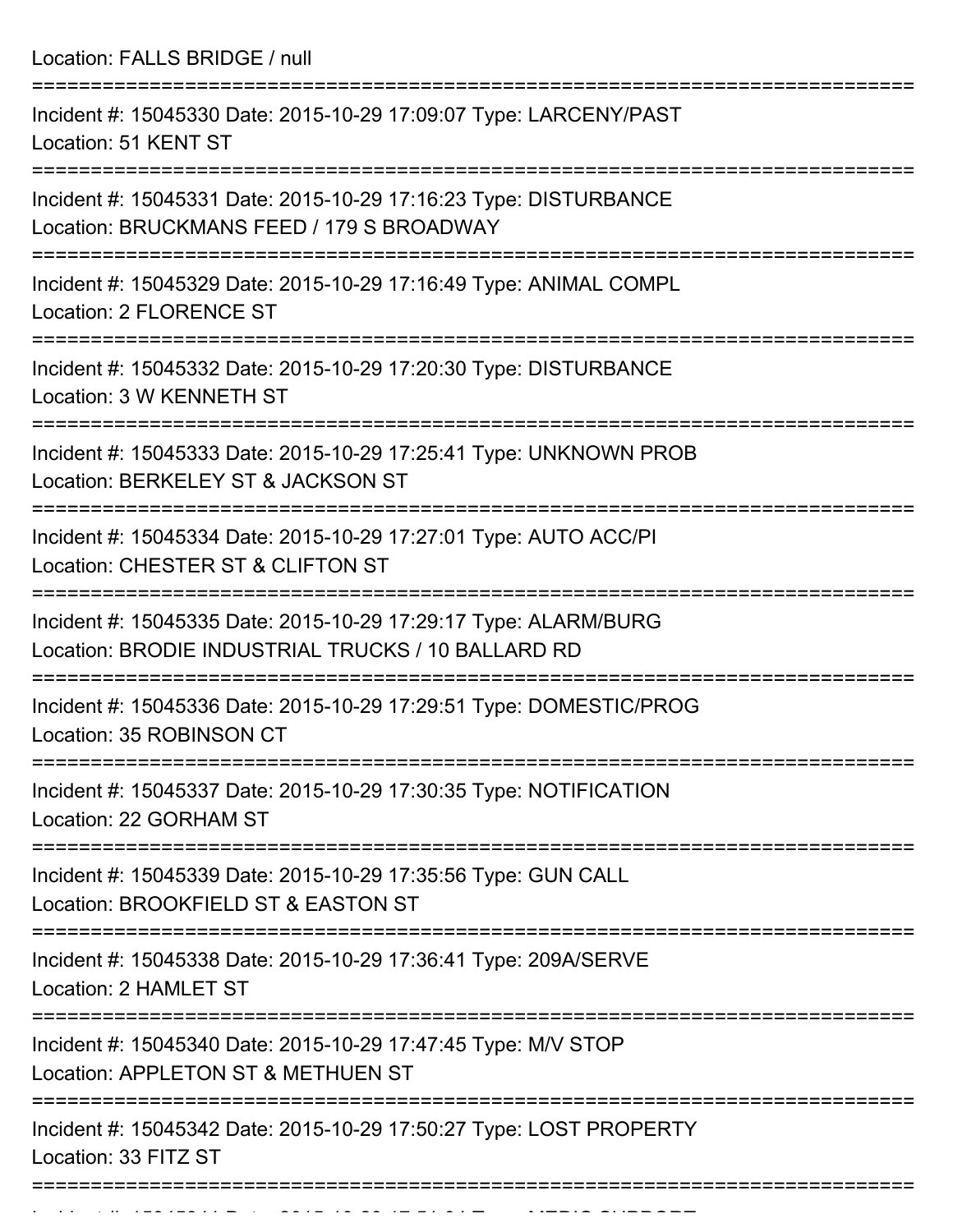Location: 264 AMES ST FL 2

| Incident #: 15045343 Date: 2015-10-29 18:12:04 Type: SUS PERS/MV<br>Location: MCDONALDS / 50 BROADWAY                           |
|---------------------------------------------------------------------------------------------------------------------------------|
| Incident #: 15045344 Date: 2015-10-29 18:13:07 Type: M/V STOP<br>Location: S BROADWAY                                           |
| Incident #: 15045345 Date: 2015-10-29 18:15:00 Type: RECOV/STOL/MV<br>Location: 139 SARATOGA ST                                 |
| Incident #: 15045347 Date: 2015-10-29 18:17:24 Type: MV/BLOCKING<br>Location: 6 E HAVERHILL ST                                  |
| Incident #: 15045346 Date: 2015-10-29 18:17:41 Type: MEDIC SUPPORT<br>Location: 239 FARNHAM ST #17                              |
| Incident #: 15045349 Date: 2015-10-29 18:22:00 Type: DISTURBANCE<br>Location: BERKELEY ST & FERN ST                             |
| Incident #: 15045348 Date: 2015-10-29 18:22:09 Type: ADMININSTR<br>Location: 90 LOWELL ST                                       |
| Incident #: 15045350 Date: 2015-10-29 18:25:23 Type: GENERAL SERV<br>Location: JACKSON ST & PARK ST                             |
| Incident #: 15045351 Date: 2015-10-29 18:36:46 Type: M/V STOP<br>Location: AMES ST & HAVERHILL ST                               |
| Incident #: 15045352 Date: 2015-10-29 18:41:19 Type: DISTURBANCE<br>Location: 9 JORDAN ST                                       |
| ===============================<br>Incident #: 15045353 Date: 2015-10-29 19:07:14 Type: GEN OFFENCES<br>Location: 108 EXETER ST |
| Incident #: 15045354 Date: 2015-10-29 19:09:11 Type: M/V STOP<br>Location: ANDOVER ST & PARKER ST                               |
| Incident #: 15045355 Date: 2015-10-29 19:13:48 Type: MEDIC SUPPORT<br>Location: 17 CHICKERING ST                                |
|                                                                                                                                 |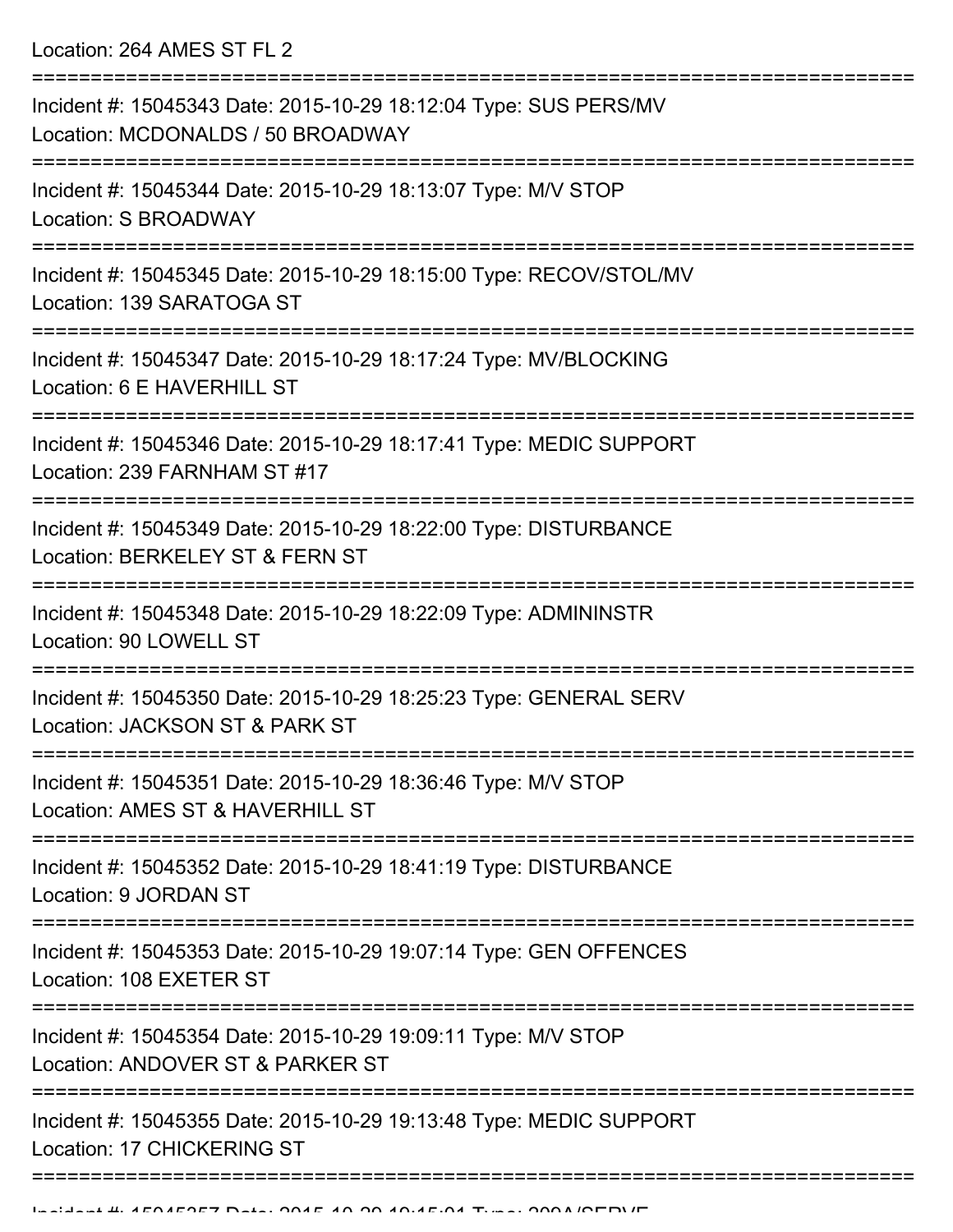| Location: 137 OSGOOD ST                                                                                      |
|--------------------------------------------------------------------------------------------------------------|
| =================<br>Incident #: 15045356 Date: 2015-10-29 19:16:39 Type: M/V STOP<br>Location: LAFAYETTE AV |
| Incident #: 15045358 Date: 2015-10-29 19:42:04 Type: NOTIFICATION<br>Location: 11 SUMMER ST #409             |
| Incident #: 15045360 Date: 2015-10-29 19:43:21 Type: STOLEN PROP<br>Location: 63 MYRTLE ST                   |
| Incident #: 15045359 Date: 2015-10-29 19:46:20 Type: M/V STOP<br>Location: LAWRENCE ST & PARK ST             |
| Incident #: 15045361 Date: 2015-10-29 19:49:19 Type: UNKNOWN PROB<br>Location: 279 PARK ST                   |
| Incident #: 15045362 Date: 2015-10-29 19:53:33 Type: UNATENEDCHILD<br><b>Location: S UNION ST</b>            |
| Incident #: 15045363 Date: 2015-10-29 20:15:27 Type: ALARM/BURG<br>Location: 25 BERKELEY ST                  |
| Incident #: 15045364 Date: 2015-10-29 20:33:29 Type: SUS PERS/MV<br>Location: 32 MAPLE ST                    |
| Incident #: 15045365 Date: 2015-10-29 20:43:04 Type: FIRE<br>Location: CRESCENT ST & FOREST ST               |
| Incident #: 15045366 Date: 2015-10-29 20:49:31 Type: LOST PROPERTY<br>Location: 23 FERRY ST                  |
| Incident #: 15045367 Date: 2015-10-29 21:04:47 Type: MV/BLOCKING<br>Location: 191 FARNHAM ST                 |
| Incident #: 15045368 Date: 2015-10-29 21:06:24 Type: ALARMS<br>Location: 198 GARDEN ST                       |
| Incident #: 15045369 Date: 2015-10-29 21:28:26 Type: SHOTS FIRED<br><b>Location: THOREAU WAY</b>             |
|                                                                                                              |

Incident #: 15045370 Date: 2015-10-29 21:43:28 Type: AUTO ACC/NO PI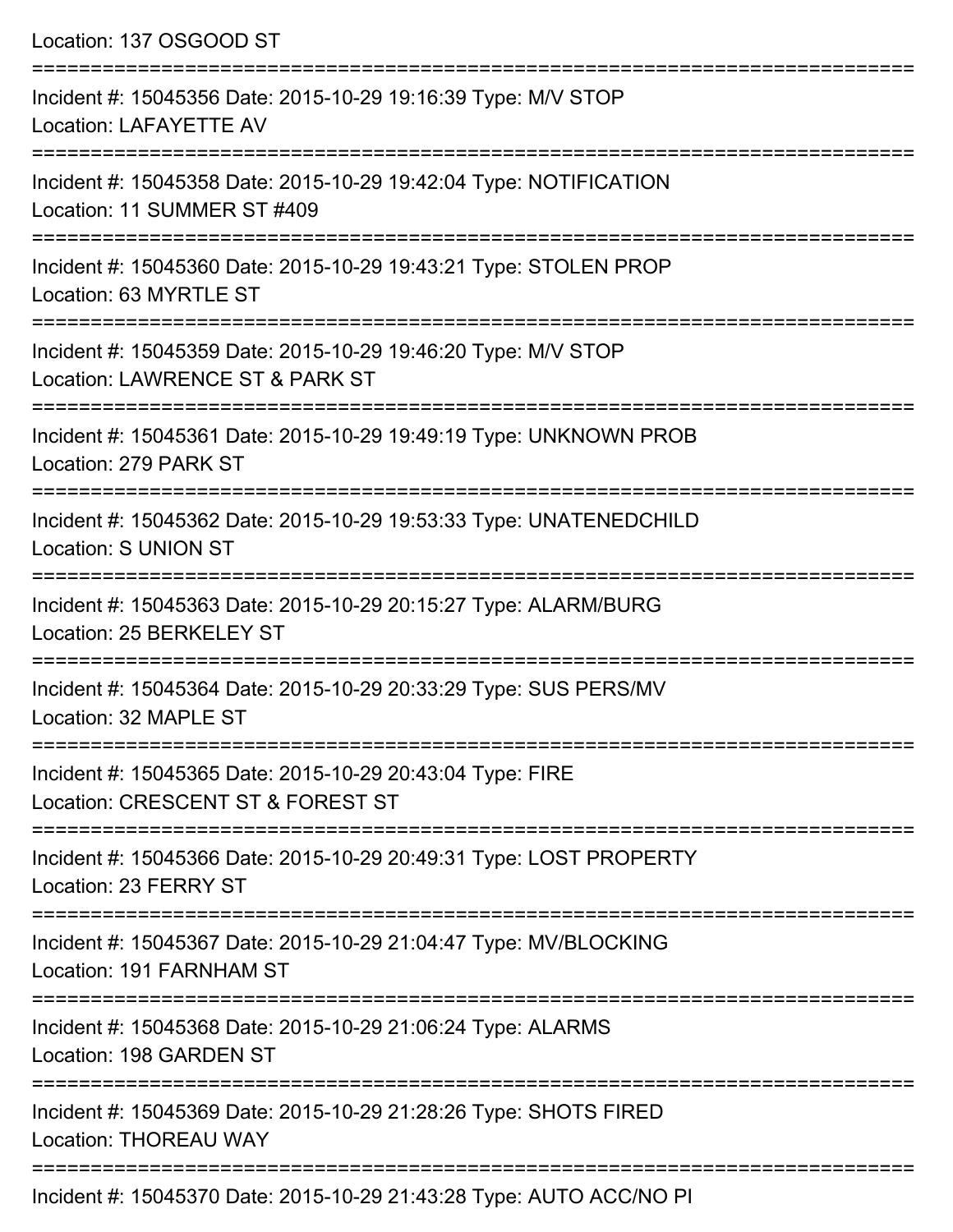| Incident #: 15045371 Date: 2015-10-29 21:53:56 Type: MEDIC SUPPORT<br>Location: 100 WINTHROP AV                     |
|---------------------------------------------------------------------------------------------------------------------|
| Incident #: 15045372 Date: 2015-10-29 22:15:04 Type: HIT & RUN M/V<br>Location: AMES ST & HAVERHILL ST              |
| Incident #: 15045373 Date: 2015-10-29 22:19:42 Type: MISSING PERS<br>Location: 80 MELVIN ST                         |
| Incident #: 15045374 Date: 2015-10-29 22:22:17 Type: MISSING PERS<br>Location: 40 CYPRESS AV<br>=================== |
| Incident #: 15045375 Date: 2015-10-29 22:34:45 Type: DISORDERLY<br>Location: MCDONALDS / 50 BROADWAY                |
| Incident #: 15045376 Date: 2015-10-29 22:56:58 Type: MEDIC SUPPORT<br>Location: 42 SMITH ST FL 1                    |
| Incident #: 15045377 Date: 2015-10-29 23:10:15 Type: STOL/MV/PAS<br>Location: 20 KNOX ST                            |
| Incident #: 15045378 Date: 2015-10-29 23:17:09 Type: GEN OFFENCES<br>Location: 27 RIDGE RD                          |
| Incident #: 15045379 Date: 2015-10-29 23:24:44 Type: UNWANTEDGUEST<br>Location: 227 BRUCE ST FL 2                   |
| Incident #: 15045380 Date: 2015-10-29 23:28:22 Type: NOISE ORD<br>Location: HAFFNER'S GAS STATION / 69 PARKER ST    |
| Incident #: 15045381 Date: 2015-10-29 23:31:42 Type: M/V STOP<br>Location: S BROADWAY & SALEM ST                    |
| Incident #: 15045382 Date: 2015-10-29 23:35:28 Type: KEEP PEACE<br>Location: 137 OSGOOD ST                          |
| Incident #: 15045383 Date: 2015-10-29 23:46:27 Type: M/V STOP<br>Location: CARVER ST & SALEM ST                     |
| Incident #: 15045384 Date: 2015-10-29 23:57:21 Type: M/V STOP                                                       |